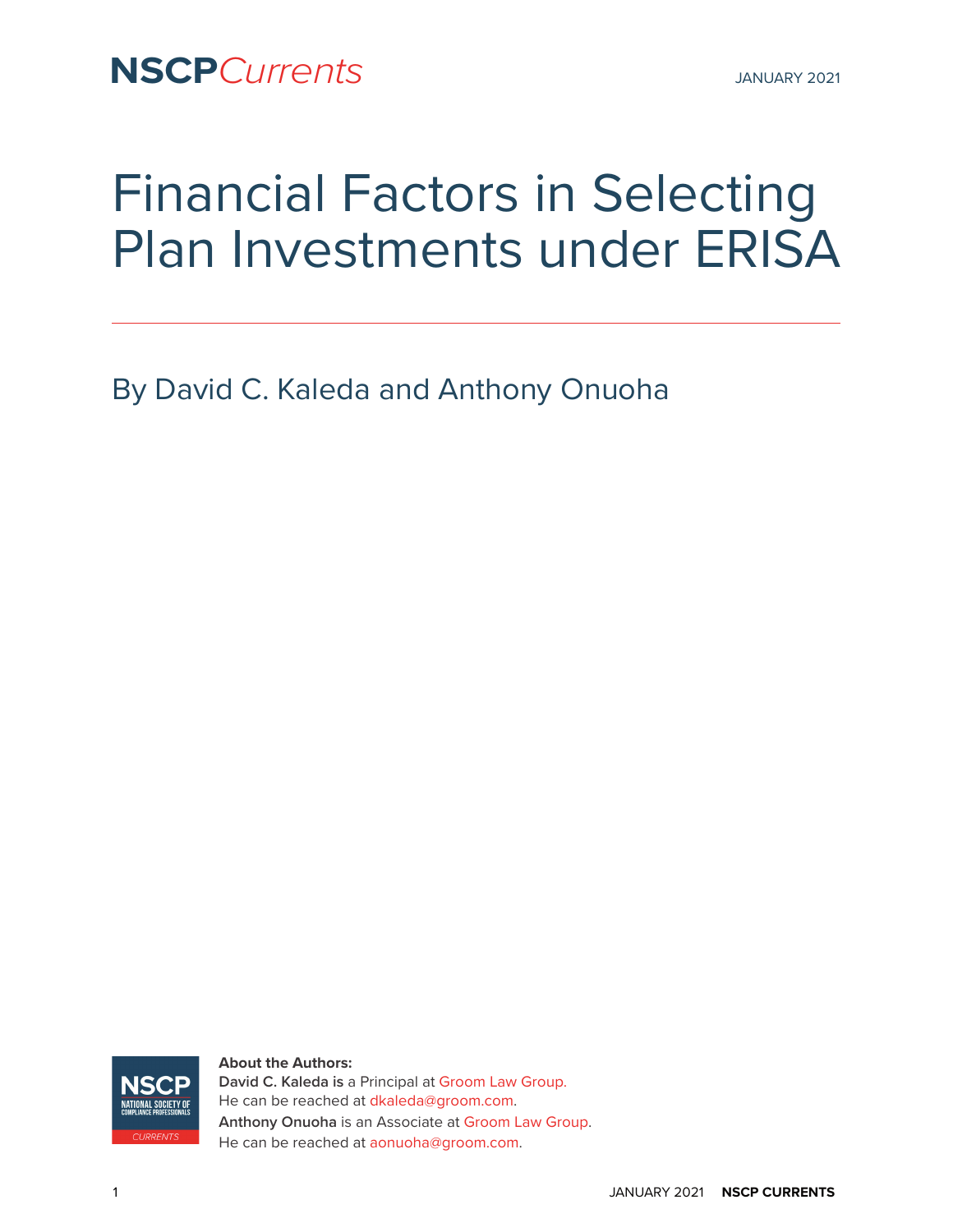In November 13, 2020, the Department of Labor (the "Department" or the "DOL") issued<br>its final regulation entitled *Financial Factors in Selecting Plan Investments* (the "Final<br>Regulation" or the "Final Rule").<sup>1</sup> The purp its final regulation entitled *Financial Factors in Selecting Plan Investments* (the "Final Regulation" or the "Final Rule").<sup>1</sup> The purpose of the Final Regulation was, for the first time, to establish by regulation how fiduciaries of plans or accounts covered by the Employee Retirement Income Security Act of 1974, as amended ("ERISA"), can comply with ERISA's fiduciary duty provisions when making investment decisions or recommendations that take into account economic, social or governance ("ESG") factors. To that end, the Department promulgated a regulation that requires plan fiduciaries to only consider "pecuniary factors" when making fiduciary investment decisions and fiduciary investment recommendations except in very limited circumstances.

The purpose of this article is to help fiduciary advisers understand how they can comply with the Final Regulation. To that end, we (i) identify the fiduciaries who will be subject to the Final Regulation, (ii) describe the fiduciary standards of conduct applicable to such fiduciaries, (iii) provide an overview of prior DOL guidance on ESG and similar investing principles, (iv) summarize the requirements of the Final Regulation, and (v) discuss the implications for fiduciary advisers.

# Fiduciaries Subject to the Final Regulation

The Final Regulation targets the conduct of persons who are fiduciaries for purposes of ERISA. A person, including an entity such as an advisory firm ("Adviser"), acts as a fiduciary for purposes of ERISA when such person, among other things, (i) exercises any authority or control with respect to the management or disposition of a plan's assets or (ii) renders investment advice with respect to plan assets for a fee or other compensation, or has any authority or responsibility to do so. $^2$ 

A named fiduciary under a plan that is responsible for investing the assets of an ERISA-covered plan, e.g., an investment committee consisting of the sponsoring employer's employees, will often delegate its authority to invest plan assets to an Adviser who is an "investment manager" as defined in Section 3(38) of ERISA. Even in the absence of such a delegation, the Adviser may have discretion to manage some or all of the plan's assets.<sup>3</sup> In other circumstances, the Adviser will be the named fiduciary under a plan responsible for exercising investment discretion (for example, in the case of an "outsourced chief investment officer" or "OCIO" arrangement). Alternatively, the named fiduciary may hire the Adviser to provide investment advice to the named fiduciary. Similarly, a participant in a participant-directed defined contribution plan may hire an Adviser to manage the assets of his or her plan account or hire the Adviser to provide investment advice to the participant.

In all of these circumstances, the Adviser is a fiduciary and thus will be subject to the Final Regulation to the extent it wishes to consider ESG factors when making investment decisions or recommendations. Importantly, even if the Adviser does not exercise investment discretion, the plan's named fiduciary will rely upon the Adviser to provide fiduciary investment advice in accordance with ERISA. Accordingly, such Adviser must understand the Final Regulation.

# ERISA Fiduciary Duties Applicable to Fiduciaries

An Adviser or named fiduciary responsible for investing assets of a plan or, in the case of a participant-directed defined contribution plan, the investment options made available under a plan are subject to ERISA's fiduciary duty provisions. The courts recognize that the standards

<sup>1.</sup> Financial Factors in Selecting Plan Investments, 85 Fed. Reg. 72846 (Nov. 13, 2020).

<sup>2.</sup> ERISA §3(21)(A)(ii).

<sup>3.</sup> ERISA §§402(c)(3) & 405(d)(1).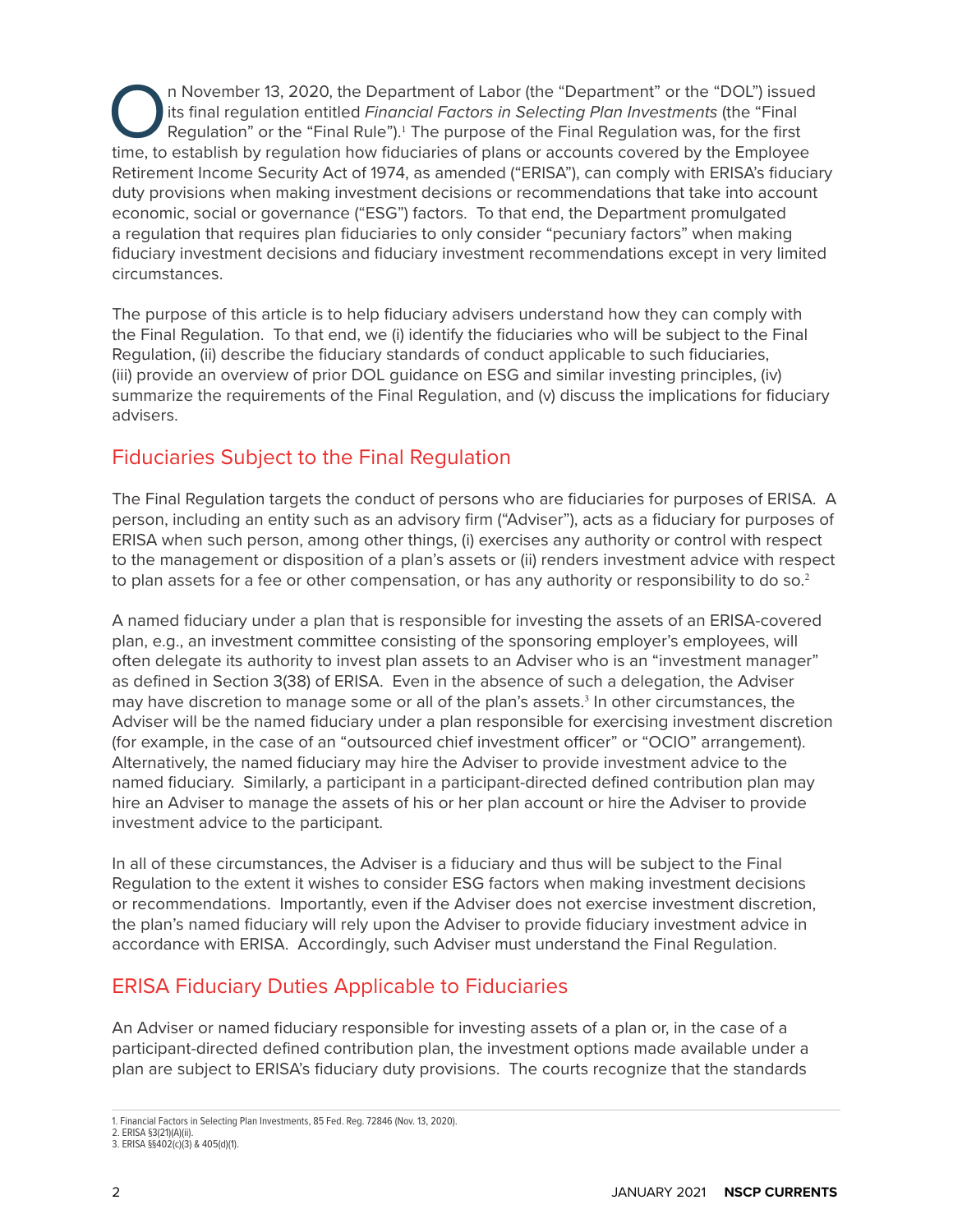of conduct imposed by ERISA are the "highest known to law."<sup>4</sup> As relevant here, these duties include the duty of prudence and the duty of loyalty.<sup>5</sup> In the event that a fiduciary described above makes investment decisions or recommendations, including but not limited to a situation in which the fiduciary wishes to consider ESG factors, such investment fiduciary must comply with these duties.

## **Duty of Prudence**

ERISA's duty of prudence requires that a fiduciary discharge his or her duties "with the care, skill, prudence, and diligence under the circumstances then prevailing that a prudent man acting in a like capacity and familiar with such matters would use in the conduct of and enterprise of a like character and with like aims."<sup>6</sup> This duty is often referred to as the "prudent expert" standard.

In 1979, the Department issued a regulation in which it provided a fiduciary "safe harbor" that described how a fiduciary responsible for investing plan assets may comply with the duty of prudence (the "Investment Duties Regulation").<sup>7</sup> The regulation requires that a fiduciary give "appropriate consideration" to the facts and circumstances relevant to its investment decision, including the role that the investment decision plays in the relevant portion of a plan's investment portfolio for which the fiduciary is responsible.<sup>8</sup> Appropriate considerations include, but are not limited to, the risk-benefit associated with the investment decision, as well as the portfolio's level of diversification, liquidity, and current and projected return relative to the anticipated cash flow requirements and funding objectives of the plan.<sup>9</sup> It is important to note that in satisfying ERISA's duty of prudence, a fiduciary need not achieve a perfect result, but rather a process demonstrating his or her reasoned investment determination—commonly referred to as "procedural" prudence.<sup>10</sup>

## **Duty of Loyalty**

ERISA's duty of loyalty, also known as the "exclusive purpose" rule, requires that fiduciaries discharge their duties with respect to a plan solely in the interest of the participants and beneficiaries, for the exclusive purpose of providing benefits to participants and their beneficiaries and defraying reasonable expenses of the plan.<sup>11</sup> The DOL has consistently construed this duty to prohibit fiduciaries from subordinating the economic interests of plan participants and beneficiaries in their retirement income to unrelated objectives.12 Similarly, courts have interpreted the "exclusive purpose" rule to require fiduciaries to act with "complete and undivided loyalty to the beneficiaries,"<sup>13</sup> observing that their decisions must "be made with an eye single to the interests of the participants and beneficiaries."<sup>14</sup> Further, the Supreme Court has held that such interests must be understood to refer to "financial" rather than "non-pecuniary" benefits.<sup>15</sup>

# Application of Fiduciary Principles to ESG Investing Prior to the Issuance of a DOL ESG Regulation

Over the past 30 years, the DOL has addressed questions concerning the compatibility of investment decisions that consider ESG factors with ERISA's duties of prudence and loyalty.

<sup>4.</sup> *Donovan v. Bierwith*, 680 F.2d 263, 272 n. 8 (2d Cir. 1985).

<sup>5.</sup> ERISA §404(a). 6. ERISA §404(a)(1)(B).

<sup>7. 29</sup> CFR 2550.404a–1.

<sup>8.</sup> *Id.*

<sup>9.</sup> *Id.*

<sup>10.</sup> *Donovan v. Mazzola*, 716 F2d 1226 (9th Cir. 1983); *See also GIW Industries, Inc. v. Trevor*, 895 F2d 729 (11th Cir. 1990).

<sup>11.</sup> ERISA §404(a)(1)(A); See also ERISA §403(c)(1).

<sup>12. 29</sup> CFR 2509.94–1.

<sup>13.</sup> *Donovan v. Mazzola*, 716 F.2d 1226, 1238 (9th Cir. 1983). 14. *Donovan v. Bierwirth*, 680 F.2d 263, 271 (2d Cir. 1982).

<sup>15.</sup> *Fifth Third Bancorp v. Dudenhoeffer*, 573 U.S. 409, 421 (2014).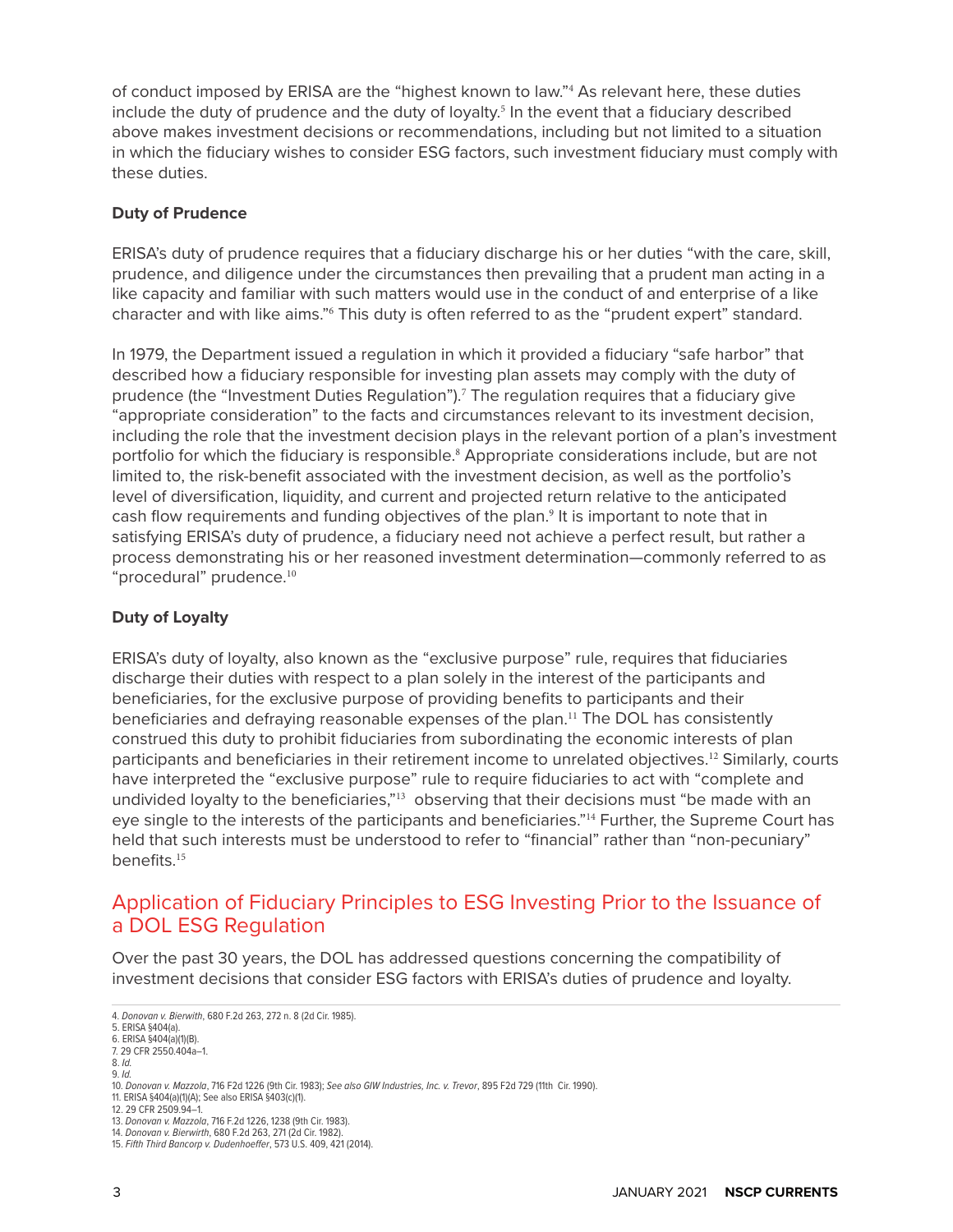Notably, the issuance of the DOL's guidance tends to follow Presidential elections in which a change in political party occurs. Accordingly, the tenor of the guidance changes because, generally, Democratic Administrations are more open to the consideration of ESG factors than Republican Administrations. However, while over the years the DOL's guidance has gone through several iterations, its emphasis on the duties of prudence and loyalty, especially a fiduciary's obligation to prioritize plan participants' and beneficiaries' economic interests in the investment decision-making process, has remained constant. We summarize the DOL guidance below in order to put in context how the DOL arrived at the Final Regulation.

## **Interpretive Bulletin 94-1**

In the DOL's 1994 interpretive bulletin ("IB 94-1")—the first comprehensive guidance addressing investment decisions based on non-pecuniary benefits—the DOL expressed that economically targeted investments ("ETIs"), i.e. investments that are selected for the economic benefits they create in addition to the investment return to the plan, were not incompatible with ERISA's fiduciary duties of prudence and loyalty.<sup>16</sup> The DOL stated that the "appropriate considerations" described in the Investment Duties Regulation must be observed in a comparative manner with alternative investment choices, and that so long as an ETI would provide a greater expected risk-adjusted return than comparable investment alternatives, and was suitable in light of other appropriate considerations, an ETI would not violate ERISA's duties of prudence and loyalty.<sup>17</sup> Further, the DOL expressed that when a fiduciary determines that investment choices provide comparable expected risk-adjusted returns, the fiduciary may consider collateral benefits as the deciding factor and such decision would not violate ERISA's duties of prudence and loyalty—a standard commonly referred to as the "all things being equal" or "tie breaker" test.<sup>18</sup>

#### **Interpretive Bulletin 2008-1**

In the DOL's 2008 interpretive bulletin that replaced IB 94-1 ("IB 2008-1"), the DOL reiterated its prior guidance, emphasizing, in part, that fiduciaries may never subordinate the economic interests of plan participants to unrelated objectives and that investment decisions may be based only on factors related to the economic interest of a plan.<sup>19</sup> Like in IB 94-1, the DOL acknowledged situations in which investment alternatives could provide equal economic value to a plan, requiring consideration of a "tie-breaker" factor outside of the economic interest of the plan.<sup>20</sup> In these limited circumstances, the DOL expressed that in order to be compliant with ERISA, a fiduciary must document its investment decision-making process to illustrate its comparative economic analysis and the resulting tie.<sup>21</sup> Additionally, the DOL provided examples of the tiebreaker test, including one in which it instructed that a plan sponsor consider prudent financial criteria before considering its investment policy that targets environmentally-friendly companies.<sup>22</sup>

#### **Interpretive Bulletin 2015-1**

Concerned that IB 2008-1, with its documentation requirement, had unduly discouraged fiduciaries from considering ETI and ESG factors, the DOL issued a 2015 interpretive bulletin ("IB 2015-1"), which withdrew the previous bulletin and reinstated IB 94-1.<sup>23</sup>

16. 29 CFR 2509.94–1. 17. *Id.* 18. *Id.* 19. 72 Fed. Reg. 61734, 61735. 20. *Id.* 21. *Id.* 22. *Id.* at 61736. 23. 80 Fed. Reg. 65135, 65136.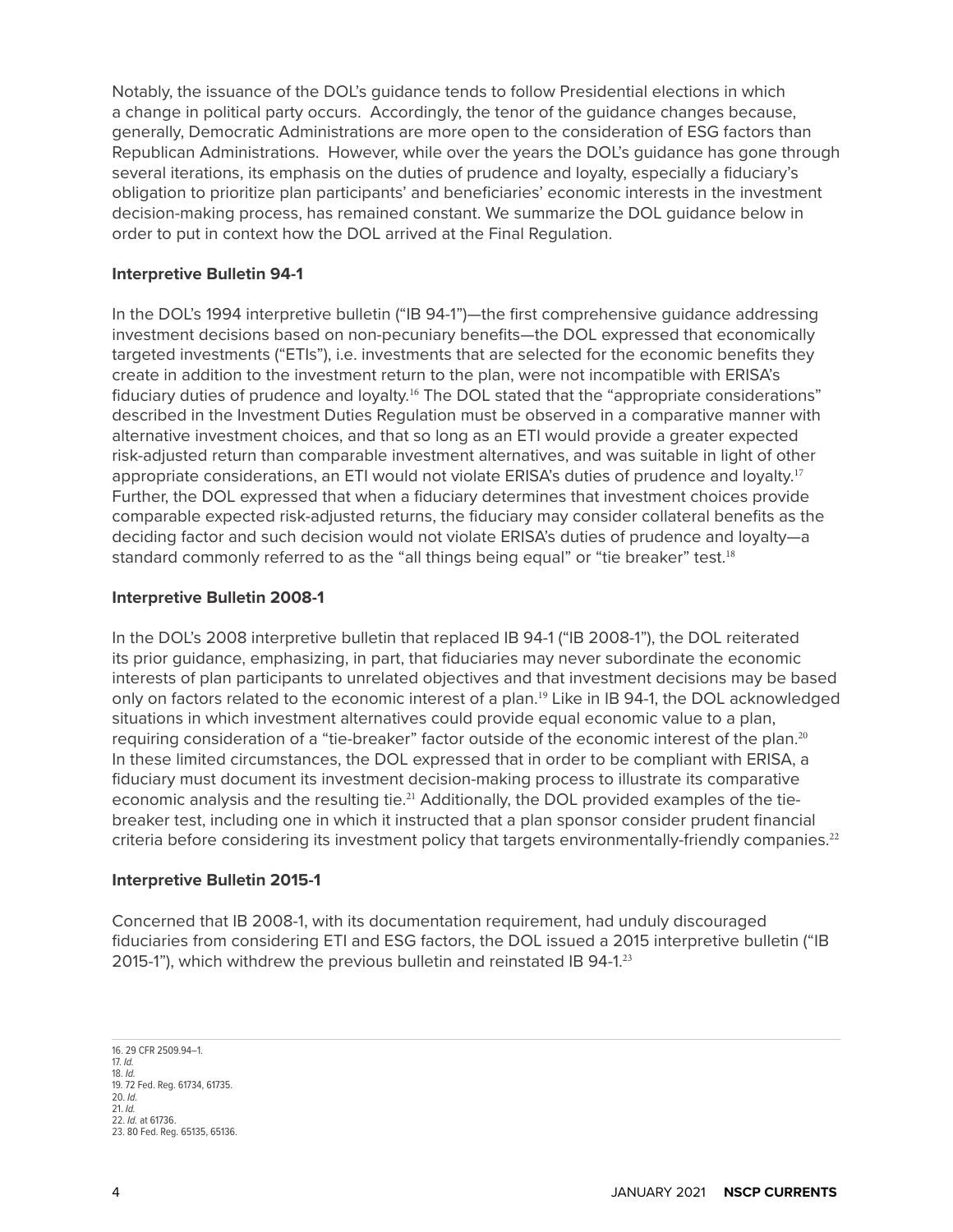As with its previous guidance, the DOL explained that an investment fiduciary should consider factors that potentially influence risk and return, but notably, it stated that sometimes ESG factors may have a direct relationship to the economic value of a plan's anticipated investment.<sup>24</sup> In these instances, ESG factors would be proper in a fiduciary's primary comparative analysis as they would impact the economic merits of an investment decision, rather than merely serving as a tie-breaker if ever investment alternatives were determined to be economically equivalent.<sup>25</sup> The DOL also explained that its interpretation of the duties of prudence and loyalty with respect to investing extended to a fiduciary's selection of investment managers and the selection of designated investment alternatives in defined contribution individual account plans, e.g. an option offered in a 401(k) investment menu.<sup>26</sup>

#### **Field Assistance Bulletin 2018-01**

In the DOL's 2018 field assistance bulletin ("FAB 2018-01"), the DOL clarified its stance in IB 2015-1 regarding ESG investment considerations.27 The DOL expressed its view that there are some ESG issues that present "material business risk or opportunities" to companies that company officers and directors need to manage as part of the company's business plan, and that qualified investment professionals would treat as material economic considerations under generally accepted investment theories.<sup>28</sup> The DOL cautioned, however, that fiduciaries should not readily treat ESG factors as economic in nature, and that in the few instances that these factors are treated as such, the weight given to those factors should be appropriate to the relative level of risk and return involved compared to other relevant economic factors.29 As with its previous guidance, the DOL reemphasized ERISA's duties of prudence and loyalty, stating that prudent investment decision-making requires a focus on financial factors that have a material effect on the return and risk of an investment, and that the economic interests of the plan in providing retirement benefits should always come first.<sup>30</sup>

Additionally, the DOL expounded upon its stance in IB 2015-01 regarding the application of the duties of prudence and loyalty to the selection of investment options for individual account plans, i.e. 401(k) investment menu.<sup>31</sup> According to the DOL, adding participant-requested ESGrelated funds to a menu would not necessarily require a plan to forgo other non-ESG themed investment alternatives, especially as these platforms are intended to provide a broad range of investment options.<sup>32</sup> Thus, in such cases, the DOL expressed that it would not take any issue with a prudently selected, well-managed, and properly diversified ESG-themed designated investment alternative that is added to a  $401(k)$  investment menu.<sup>33</sup> However, with respect to qualified default investment alternatives ("QDIA"), the DOL noted that nothing in the Department's regulation creating a fiduciary safe harbor for QDIAs that meet certain requirements suggests that fiduciaries should choose QDIAs based on collateral public policy.<sup>34</sup>

## Proposed ESG Regulation: Financial Factors in Selecting Plan Investments

On June 22, 2020, the DOL went further than the guidance it issued in FAB 2018-01, proposing to formally amend the above-described Investment Duties Regulation. The Department's proposed *Financial Factors in Selecting Plan Investments* regulation (the "Proposed Rule") aimed to address compliance with the duties of prudence in light of increasing interest in ESG-based

24. *Id.*

27. DOL Field Assistance Bulletin No. 2018-01 (April 23, 2018).

28. *Id.*

29. *Id.*

30. *Id.* 31. *Id.*

- 32. *Id.*
- 33. *Id.*
- 34. *Id.*

<sup>25.</sup> *Id.* 26. *Id.* at 65136-65137.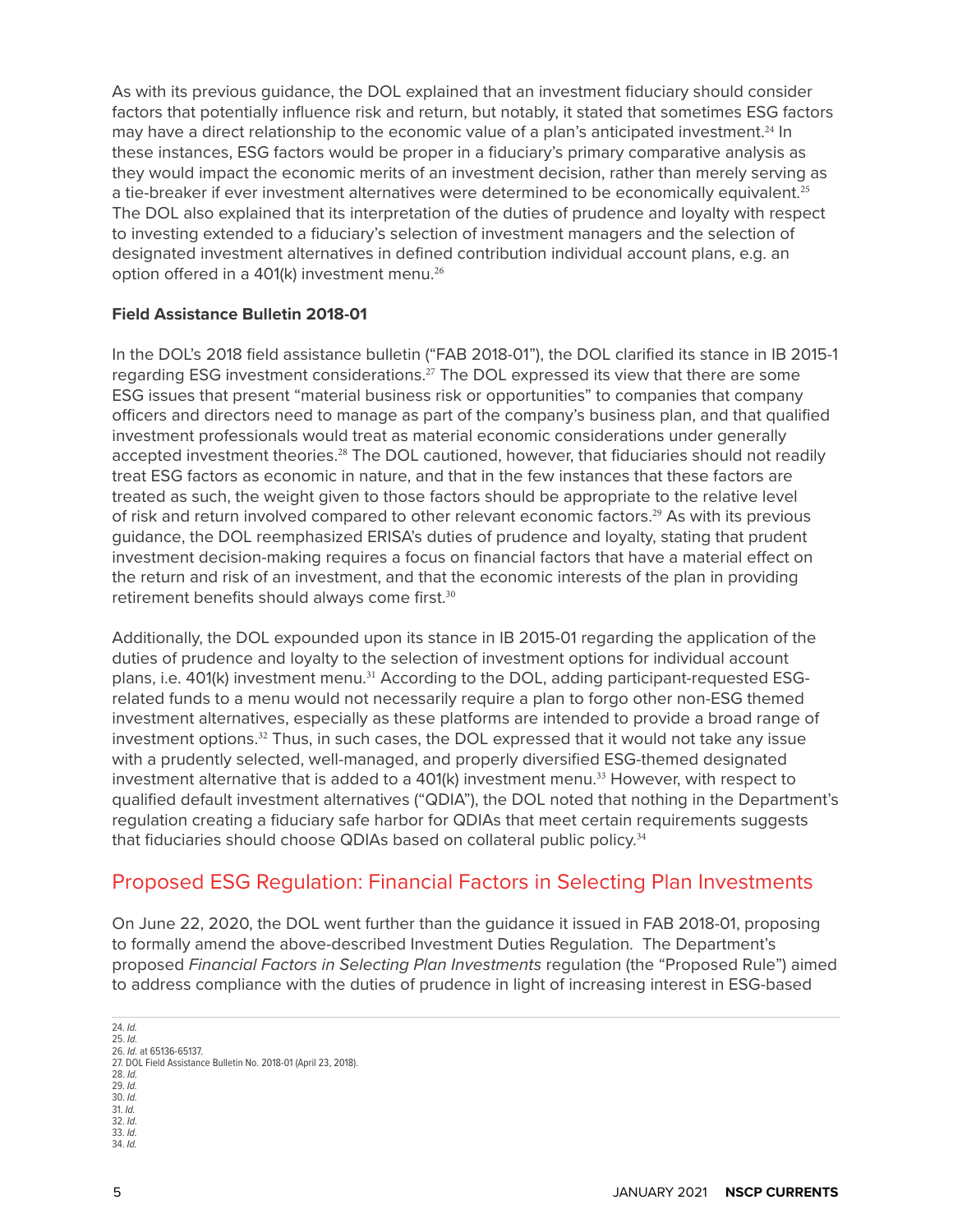investments in the marketplace.<sup>35</sup> Further, unlike the Investment Duties Regulation promulgated in 1979, the Department proposed to amend such regulation to include compliance with the duty of loyalty because, in its view, ESG considerations impacted the duty of loyalty as well as the duty of prudence. Further, the DOL proposed to modify the safe harbor guidance in the Investment Duties Regulation related to the duty of prudence to assure that plan fiduciaries gave appropriate weight to ESG factors when making investment decisions.<sup>36</sup>

The proposed safe harbor would have allowed fiduciaries to satisfy both the duties of prudence and loyalty with regard to the consideration of ESG factors so long as additional requirements were met.<sup>37</sup> These additional conditions required "pecuniary-only" considerations materially impacting risk and return and "no-subordination" of the economic interests of plan participants and beneficiaries to unrelated or non-pecuniary interests that sacrifice investment return or take on additional risk.<sup>38</sup> Reflecting the DOL's previously expressed views, the Proposed Rule's amendments would have required a fiduciary to conduct a comparative analysis between its anticipated investment and available investment alternatives, based on "appropriate considerations" discussed in the Investment Duties Regulation.<sup>39</sup> In accordance with the DOL's stance in IB 2015-1 and FAB 2018-1, the Proposed Rule's amendments included language stating that ESG considerations may present "material business risk and opportunities," and would thus be pecuniary, along with the DOL's admonition regarding characterizing ESG factors as pecuniary.<sup>40</sup> Additionally, the Proposed Rule's amendments included a "tie-breaker" provision for instances in which investment alternatives are determined to be economically indistinguishable, with an accompanying documentation requirement to serve as a procedural prudence safeguard.41 The documentation must include the fiduciary's basis for concluding that a distinguishing factor could not be found and the reason the selected investment was chosen based on the purposes of the plan, diversification of investments, and the financial interests of the plan participants and beneficiaries in receiving benefits from the plan. $42$ 

Unlike in prior guidance, the Proposed Rule also specifically addressed a fiduciary's compliance with the duties of prudence and loyalty in connection with defined contributions plans in which the plan participants may direct the investment of assets held in their accounts, i.e., participant-directed plans. Consistent with the DOL's position in FAB 2018-01, the Proposed Rule's amendments would have permitted the offering of ESG-themed designated investment alternatives for such plans so long as the fiduciary met certain conditions.<sup>43</sup> The proposed amendments would have required that (1) the fiduciary use only objective risk-return criteria, such as benchmarks, expense ratios, fund size, long-term investment returns, volatility measures, investment manager tenure, and mix of asset types, (2) the fiduciary document its evaluation of objective risk-return criteria, (3) and the fiduciary does not add ESG-oriented funds as a QDIA or a QDIA with an ESG-oriented investment strategy.<sup>44</sup> Considering that participants are often defaulted into QDIAs, the DOL expressed its belief that it would be "inappropriate for participants to be defaulted into a retirement savings fund with other objectives absent their affirmative decision."45 Notwithstanding the proposed amendments, the DOL suggested that fiduciaries should carefully review a fund's prospectus and other investment disclosures for references to ESG-related investment strategies and approaches before selecting designated investment alternatives.<sup>46</sup>

35. 85 Fed Reg. 39113, 39114. 36. *Id.* 37. *Id.* at 39127. 38. *Id.* 39. *Id.* 40. *Id.* 41. *Id.* 42. *Id.* 43. *Id.* 44. *Id.* 45. *Id.* at 39119. 46. *Id.* at 39118.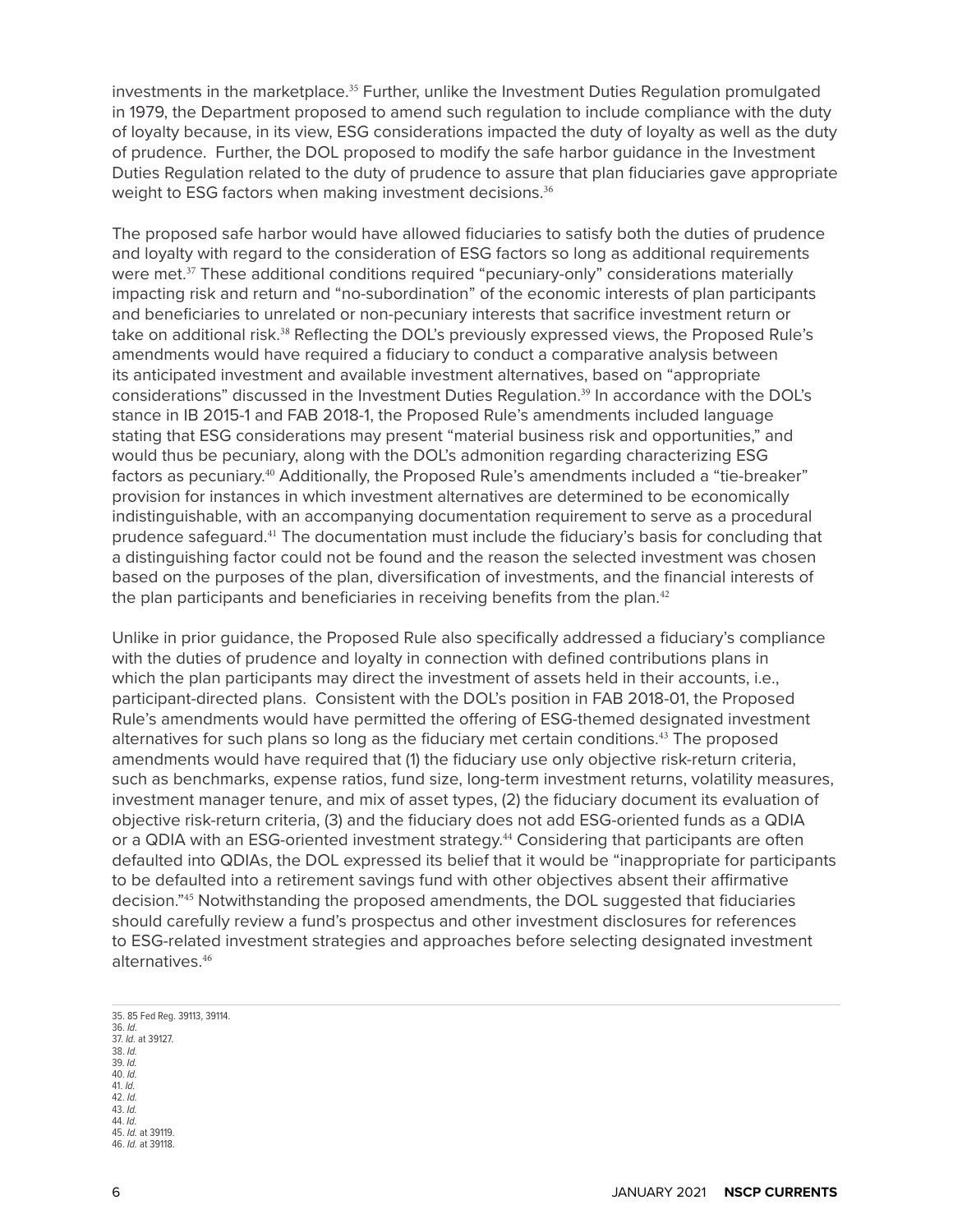The Department received hundreds of substantive written comments in response to the Proposed Rule. Many Advisers and a wide variety of other commenters representing other constituencies, e.g., plan sponsors, opposed the Proposed Rule.47 While the Department stated in the preamble that ESG factors could be pecuniary in nature, some commenters were of the view that other preamble language and the proposed regulatory language strongly suggested that ESG factors are inherently non-pecuniary and, as such, would not be "appropriate considerations" under ERISA.<sup>48</sup> As such, according to the commenters, the Department failed to recognize that in many cases ESG factors are in fact pecuniary in nature.<sup>49</sup> Further, commenters were concerned that the Proposed Rule established a standard that would be difficult to apply and would unreasonably expose fiduciaries to fiduciary liability risk under ERISA.<sup>50</sup> In that regard, the commenters believed that the Proposed Rule established a presumption that the ESG factors were imprudent and put the burden of proving otherwise on plan fiduciaries.<sup>51</sup>

# Final ESG Regulation: Financial Factors in Selecting Plan Investments

On October 30, 2020, the DOL finalized its amendments to the Investment Duties Regulation in the form of the Final Rule.<sup>52</sup> In response to the comments it received, the DOL made some changes to streamline the language in the regulation and the process for demonstrating compliance. However, there were few, if any, material changes pertaining to how Advisers and other fiduciaries should approach ESG investing. At bottom, the Final Rule requires that fiduciaries evaluate investment opportunities based upon pecuniary factors only. However, if fiduciaries are unable to distinguish investments based on pecuniary factors (a circumstance that the DOL continues to view as a "rare" event), the Final Rule permits fiduciaries to consider nonpecuniary factors as a tie-breaker provided that they comply with the Final Rule's documentation requirement. Like the Proposed Rule, the Final Rule also includes restrictive conditions for investments that are a plan's QDIA.

## **Pecuniary Factors Versus Non-Pecuniary Factors**

The text of the Final Rule does not refer to ESG factors. The Department noted that in its view, pension plan investments are often selected on the basis of "non-pecuniary benefits" intended to further causes related to "environmental, social, and corporate governance considerations" and that "[v]arious terms have been used to describe this and related investment behaviors, such as socially responsible investing, sustainable and responsible investing, environmental, social, and corporate governance (ESG) investing, impact investing, and economically targeted investing."<sup>53</sup> Because such terms, in the DOL's view, "do not have a uniform meaning and the terminology is evolving," the Department chose to focus the text of the Final Rule on the requirement that a fiduciary only consider "pecuniary" factors with limited exceptions set forth in the Final Rule.<sup>54</sup>

The Final Rule includes the "appropriate considerations" language found in the 1979 Investment Duties Regulation.<sup>55</sup> Therefore, the Final Rule requires that in order to comply with ERISA's duty of prudence, an investment fiduciary must (i) give "appropriate consideration to those facts and circumstances that, given the scope of such fiduciary's investment duties, the fiduciary knows or should know are relevant to the particular investment or investment course of action involved, including the role the investment or investment course of action plays in that portion of the

47. American Benefits Council Comment Letter (July 30, 2020); Investment Adviser Association Comment Letter (July 30, 2020); The Securities Industry Financial Markets Association Comment Letter (July 30, 2020).

48. *Id.* 49. *Id.* 50. *Id.* 51. *Id.* 52. 85 Fed Reg. 72846, 72846. 53. 85 Fed Reg. 72846, 72846. 54. *Id.* at 72857. 55. *Id*. at 72884.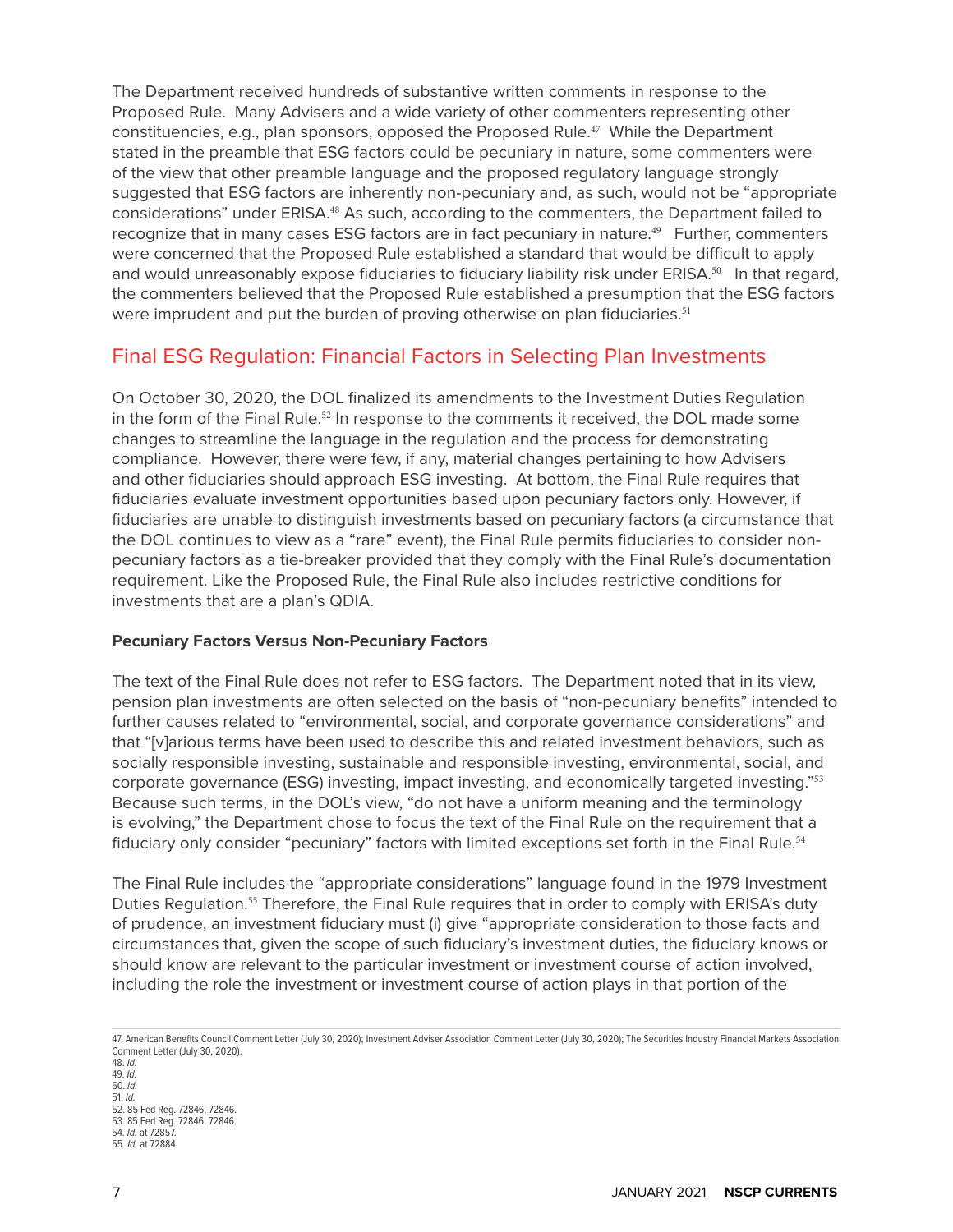plan's investment portfolio with respect to which the fiduciary has investment duties; and (ii) act accordingly.56 A fiduciary meets the "appropriate consideration" requirements if the fiduciary determines that "the investment or investment course of action is reasonably designed…to further the purposes of the plan, taking into consideration the risk of loss and the opportunity for gain (or other return) associated with the investment or investment course of action compared to the opportunity for gain (or other return) associated with reasonably available alternatives with similar risks…."57 Further, the fiduciary must consider (i) the composition of the portfolio with regard to diversification, (ii) the liquidity and current return of the portfolio relative to the anticipated cash flow requirements of the plan; and (iii) the projected return of the portfolio relative to the funding objectives of the plan.<sup>58</sup>

Unlike the 1979 Investment Duties Regulation, the Final Rule provides a new section focused on a fiduciary's consideration of "pecuniary factors."<sup>59</sup> The Final Rule states that "[a] fiduciary's evaluation of an investment or investment course of action must be based only on pecuniary factors…"60 A "pecuniary factor" is defined as "a factor that a fiduciary prudently determines is expected to have a material effect on the risk and/or return of an investment based on appropriate investment horizons consistent with the plan's investment objectives and the funding policy established pursuant to section 402(b)(1) of ERISA."<sup>61</sup> Any other factor, by default, is "nonpecuniary."

In order to meet the "pecuniary-only" requirement, the Department states in the Final Rule that "a fiduciary may not subordinate the interests of the participants and beneficiaries in their retirement income or financial benefits under the plan to other objectives, and may not sacrifice investment return or take on additional investment risk to promote non-pecuniary benefits or goals."<sup>62</sup> The Final Rule goes on to provide that "[t]he weight given to any pecuniary factor by a fiduciary should appropriately reflect a prudent assessment of its impact on risk-return."<sup>63</sup>

The fact that a fiduciary should prudently determine whether a factor is pecuniary in nature allows for the possibility that a fiduciary can establish an ESG factor as pecuniary, i.e., a factor that has material effect on the risk and/or return of an investment based upon a plan's investment horizon or funding policy. Indeed, in the preamble to the Final Rule, the DOL acknowledged that "…there are instances where one or more environmental, social, or governance factors will present an economic business risk or opportunity that corporate officers, directors, and qualified investment professionals would appropriately treat as material economic considerations under generally accepted investment theories."64 The DOL pointed to "disposal of hazardous waste" and "dysfunctional corporate governance" as examples.<sup>65</sup> However, the regulatory language emphasizes that it is incumbent on the fiduciary to make the connection between an ESG factor and a pecuniary factor in order to meet his or her duty of prudence. The DOL prescribes a certain level of diligence by fiduciaries that requires reviewing relevant investment disclosures and marketing materials for references to non-pecuniary-driven investment strategies and objectives.66 Further, the regulatory language cautions that fiduciaries, in reaching the conclusion that an ESG factor is pecuniary, give such factor appropriate weight when evaluating an investment option or investment course of action.<sup>67</sup> The implication is that, in the view of the DOL, some fiduciaries may give too much weight to ESG factors over other factors, e.g., investment risk, investment costs, and portfolio diversification.

56. *Id*. 57. *Id*. 58. *Id*. 59. *Id*. 60. *Id.* (as amended, paragraph (c)(1) of 29 CFR 2550.404a–1). 61. *Id.* (as amended, paragraph (f)(3) of 29 CFR 2550.404a–1). 62. *Id.* (as amended, paragraph (c)(1) of 29 CFR 2550.404a–1). 63. *Id.* (as amended, paragraph (c)(1) of 29 CFR 2550.404a–1). 64. *Id.* at 72848. 65. *Id*. 66. *Id.* at 72864. 67. *Id.* at 72884.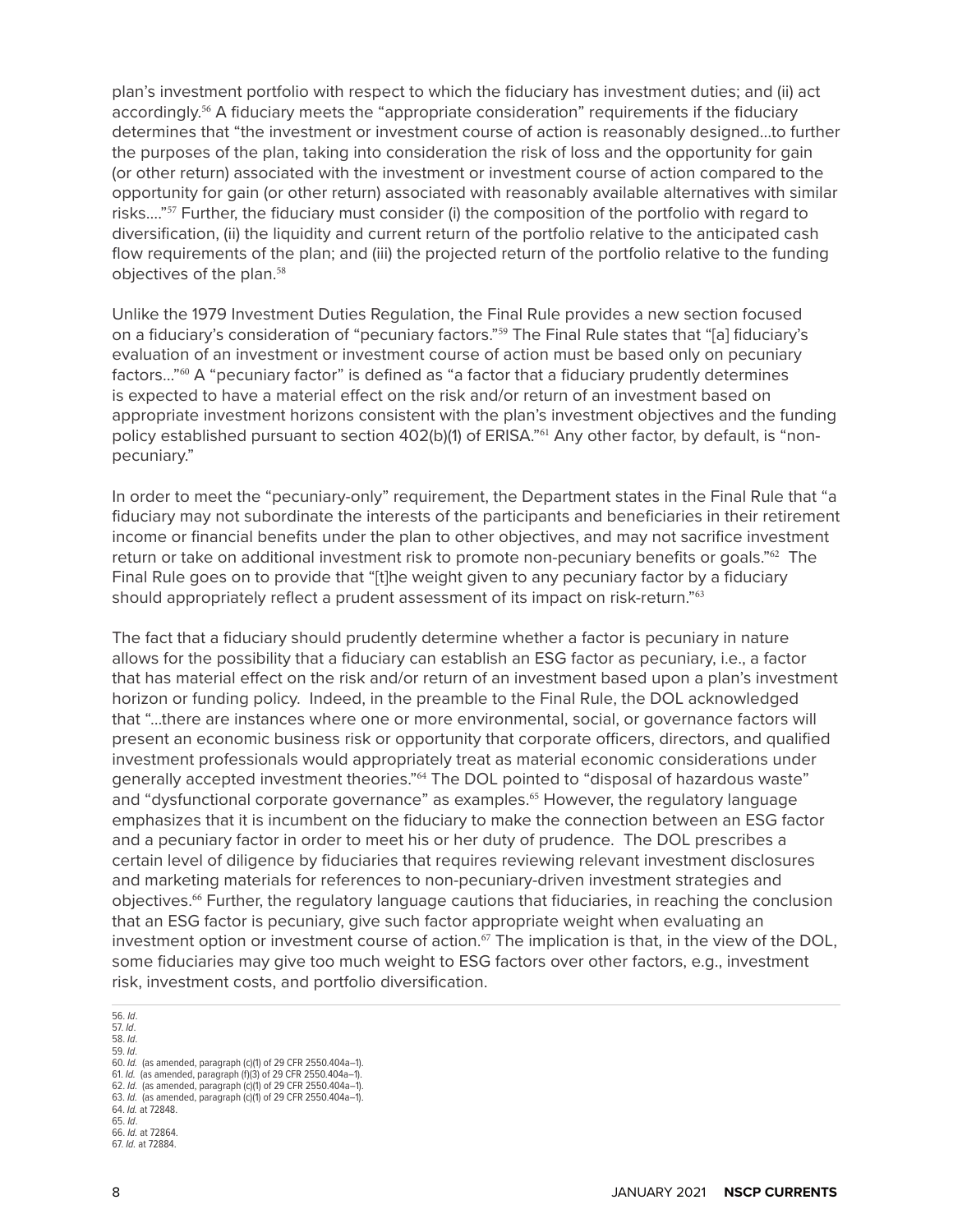The Final Rule, unlike the Proposed Rule, does not specifically require that the fiduciary apply the "pecuniary-only" provisions of the Final Rule to comply with ERISA's duty of loyalty. Nonetheless, the Department in the Final Rule reiterates in the introductory section of the regulation that "a fiduciary shall discharge that person's duties with respect to the plan solely in the interests of the participants and beneficiaries, for the exclusive purpose of providing benefits to participants and their beneficiaries and defraying reasonable expenses of administering the plan."<sup>68</sup> Therefore, from a practical standpoint, a fiduciary may not consider any factor, including ESG factors, in making investment decisions if the consideration of such factors is not made for the "exclusive purpose" of benefiting the plan participants and beneficiaries.

## **Consideration of Non-Pecuniary Factors as Tie-Breaker**

As discussed, the Final Rule requires that the fiduciary only consider pecuniary factors. However, the Final Rule provides that if a fiduciary identifies two or more investment options or investment courses of action that are indistinguishable based upon pecuniary factors, "the fiduciary may use non-pecuniary factors as the deciding factor" in selecting the investment option or investment course of action.69 This provision is similar to the "tie-breaker" test first established in IB 94-1 and articulated in subsequent DOL guidance.

In the event the fiduciary decides that one or more investment options or courses of action are indistinguishable based upon pecuniary factors and chooses to rely upon non-pecuniary factors to select an investment option or course of action, the fiduciary must document the following:

- 1. why pecuniary factors were not sufficient to select the investment or investment course of action;
- 2. how the investment compares to the alternative investments with regard to (i) the composition of the portfolio with regard to diversification, (ii) the liquidity and current return of the portfolio relative to the anticipated cash flow requirements of the plan, and (iii) the projected return of the portfolio relative to the funding objectives of the plan; and
- 3. how the chosen non-pecuniary factor or factors are consistent with the interests of the plan's participants and beneficiaries in their retirement income or financial benefits under the plan.<sup>70</sup>

Notably, the Department states in the preamble to the Final Rule that situations in which a fiduciary cannot distinguish between alternatives based on pecuniary factors are "…discrete (and likely rare) situations…"<sup>71</sup>

#### **Participant-Directed Defined Contribution Plans**

The Department noted that in general the above-discussed regulatory requirements also apply to a fiduciary's selection of the "designated investment alternatives" made available under a participant-directed defined contribution retirement plan.<sup>72</sup> A "designated investment alternative" is an "…investment alternative designated by the plan into which participants and beneficiaries may direct the investment of assets held in, or contributed to, their individual accounts…", but does not include a brokerage window or self-directed brokerage account.73 Therefore, the fiduciary must select the investment alternative on the basis of pecuniary factors. If one or

<sup>68.</sup> *Id.* at 72883. (as amended, paragraph (a) of 29 CFR 2550.404a–1).

<sup>69.</sup> *Id.* at 72884. (as amended, paragraph (c)(2) of 29 CFR 2550.404a–1). 70. *Id.*

<sup>71.</sup> *Id.* at 72876

<sup>72.</sup> *Id.* at 72884. (as amended, paragraph (d)(1) of 29 CFR 2550.404a–1). 73. *Id.* (as amended, paragraph (f)(5) of 29 CFR 2550.404a–1).